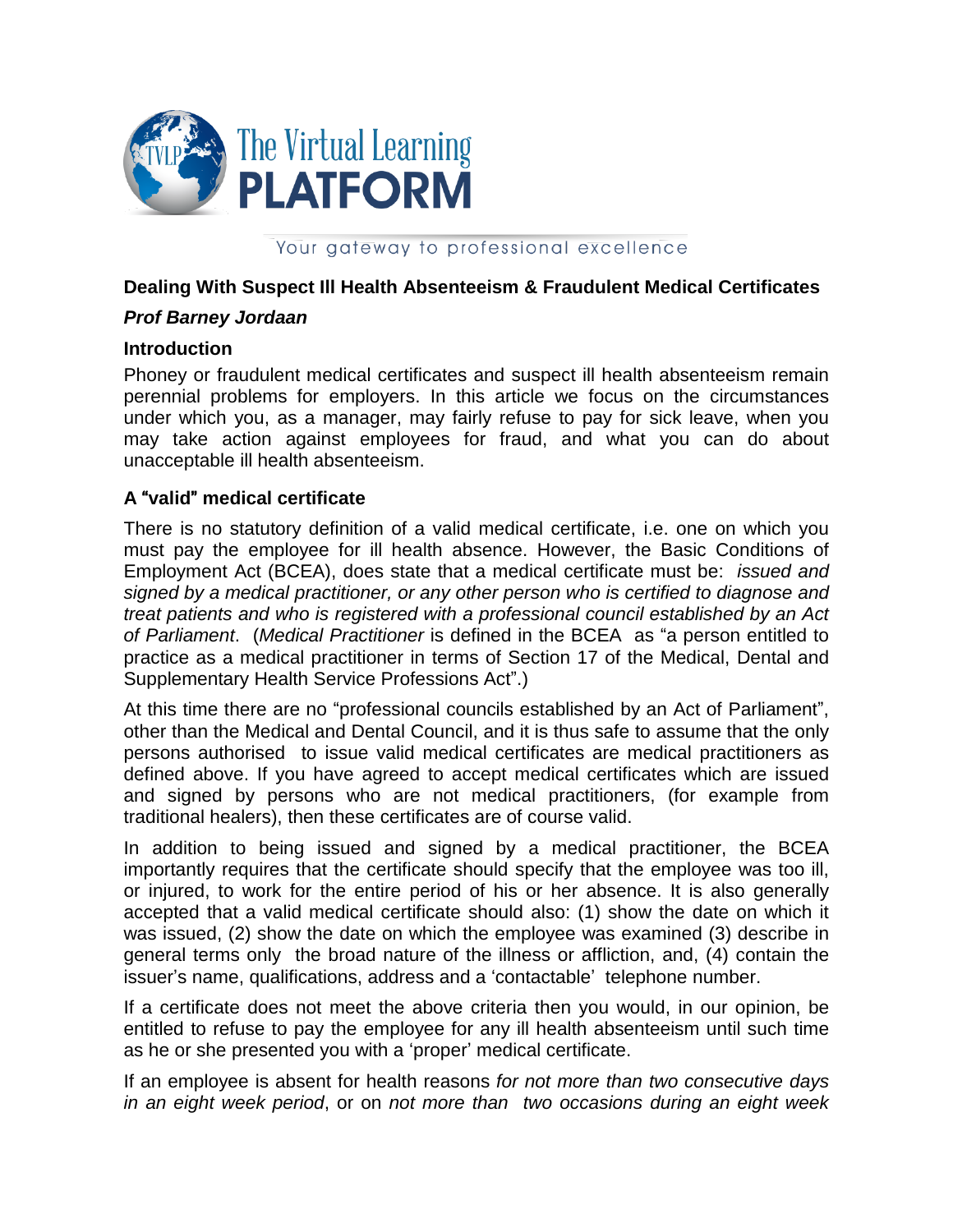*period*, then he or she is *not* required to produce a medical certificate in order to be paid for such absences. (The 'eight week rule.') The employee must of course still be too ill, or injured, to work and if you can prove that this was not the case, you could refuse payment and discipline the employee for abuse of sick leave.

# "**Valid but suspect**" **certificates**

It is an unfortunate fact that medical certificates may be purchased in many places, as it is easy for the sellers to steal or print them.

If you are suspicious of a certificate, the first step is to contact the issuing medical practitioner, and confirm that he or she actually did examine the employee and issue the certificate. If you are unable to contact the practitioner because the address or phone number on the certificate don't exist, then you may be able to charge the employee with fraud, if the certificate is related to paid sick leave. (If the certificate does not relate to paid sick leave but to general absenteeism, then you may discipline the employee on a charge of dishonesty in presenting a counterfeit medical certificate in order to justify his or her absence.)

If the medical practitioner can be contacted, but states that he or she did not examine the employee and based the diagnosis on what the employee said, then you may request that a new certificate be issued based on a proper medical examination. If the medical practitioner denies all knowledge of the certificate, or states that it has been altered, then you may discipline the employee for fraud.

# **Suspect medical practitioners**

There are medical practitioners who are willing to issue medical certificates when the alleged illness or malady is highly suspect. There are also practitioners who are prepared to issue medical certificates when there is absolutely no reason whatsoever to do so. The question which arises, is what can be done when you suspect this type of behaviour? The answer is: very little.

A medical practitioner is under no obligation at all to provide you with any information as to the exact, or even general, nature of the employee's illness.

In fact, it could be a serious ethical breach of patient - doctor confidentiality to tell you anything without the employee's express permission. In reply to any query you may have as to whether or not the employee is or was actually ill, or whether the medical practitioner actually examined him or her, the doctor is quite entitled to tell you to mind your own business, and that the medical certificate stands as written.

If you are dissatisfied with the response you get, you may refer the matter to the Medical & Dental Council, or its equivalent, and lay a complaint that the doctor is issuing medical certificates without proper medical grounds on which to do so. However, unless you can show a pattern of 'strange' certificates, or an example of a medical certificate which is clearly contrary to the known facts of the matter, you are unlikely to get much satisfaction from this route. The medical profession is highly organised and is generally disinclined to take action against its members, unless the reason for such action is overwhelming. (This is not to suggest that you should never consider approaching the Council, only that you will need to have considerable patience, determination and concrete evidence.)